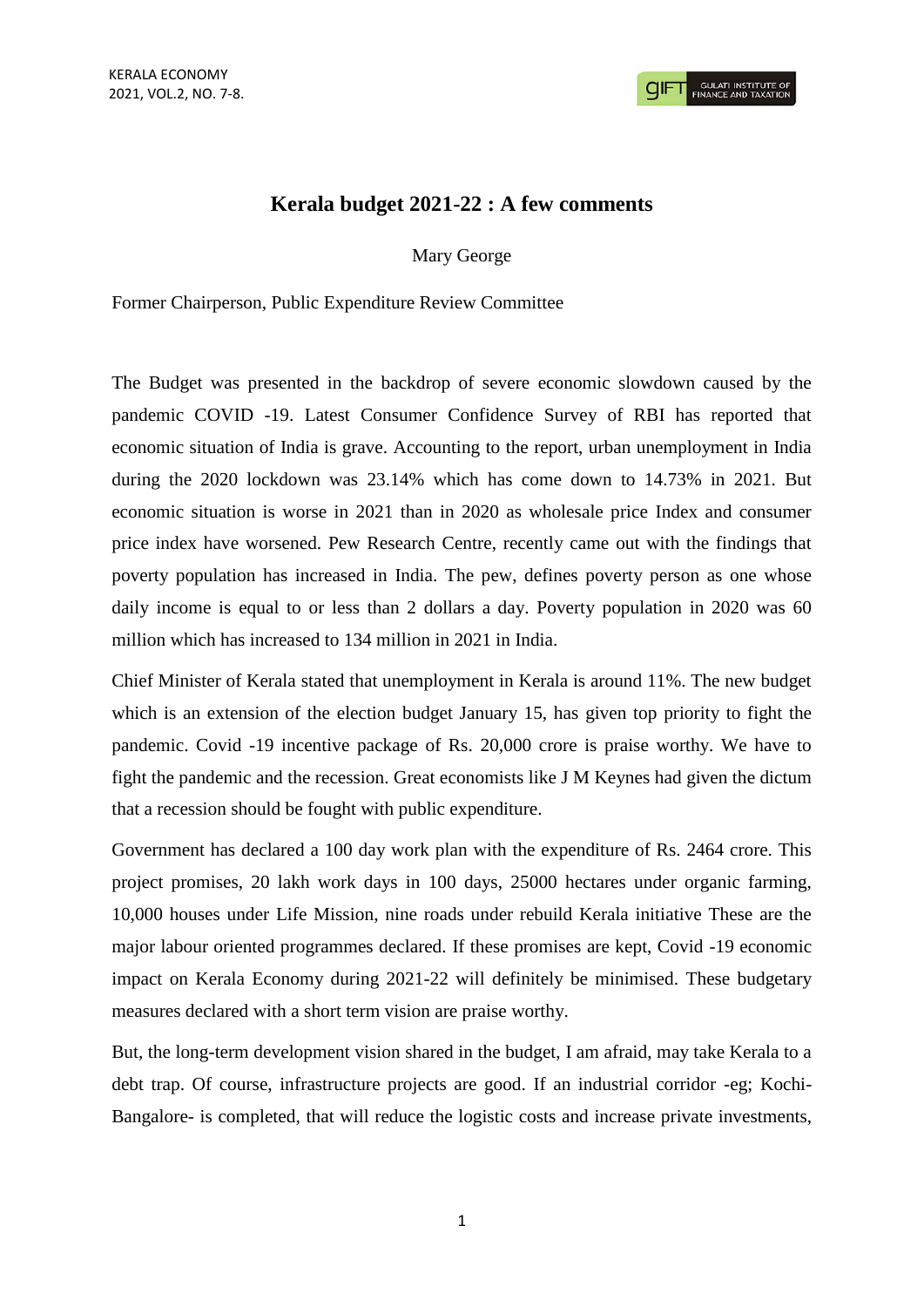KERALA ECONOMY

would crowd in. But when we undertake long-term capital projects, with borrowed funds, we have to complete them in a strict time bound manner which is a mirage in Kerala.

There is yet another more serious danger. Kerala Government usually transfer money set apart for capital expenditure to revenue Expenditure. Every. Budget in Brief Document of Kerala government substantiates this statement. Money borrowed at the international level for Rebuild Kerala Initiative like The World Bank (1st and 2nd tranche) ,The German government, (1st and 2nd tranche) with certain beneficial conditions like (1) protection of river banks (2), reconstruction of flood damaged roads (3) restoration of flood displaced lives, (4) Preservation of ecology etc. are still on paper only.

### **Personal experience**

In 2019, immediately before the budget 2019-20, one memorandum prepared by people living on the bank of river Kabani in Wynad District, signed by 480 persons, mostly tribes, was handed over to the then Finance Minister Dr. Thomas Isaac, by me, leading the team. River bank of Kabani from Koodal to Kuruva Dweep (a tourist hot spot) was damaged, road was fully washed away, houses were destroyed. In the budget, there was lofty promises .But so far nothing has been done. Kavalappara, Pettimudi, Puthumala are all land slip damaged places which are still in doldrums.

Debt Profile Budget in brief 2021-22 Table A9, as per table A-9 total debt as percentage of GSDP was 29.86% in 2020- 21(BE), which has risen to 36.11% in the revised budget estimate. Because of the pandemic, Finance Minister of India had permitted states to borrow additional 2% as the second Covid -19 incentive. Even if that is taken into account, the revised GSDP/ debt ratio has to remain within 31% of GSDP. More worrying is the 37.39%as the GSDP/ debt ratio in the budget estimate 2021-22. In addition to this, Off-budget borrowing through KIIFB is there. Interest charges on these borrowings vary from 9.72% (CDPQ) downwards.

CAG report 2020 for Kerala highlights the debt maturity profile of Kerala budget the debt maturity profile of Kerala. The report shows that 51.22 % of Kerala States' debt would be maturing in 2026 March. This amount comes to about Rs 81056.92 crore. Sufficient precautions are needed to keep debt sustainable or to avert a debt trap.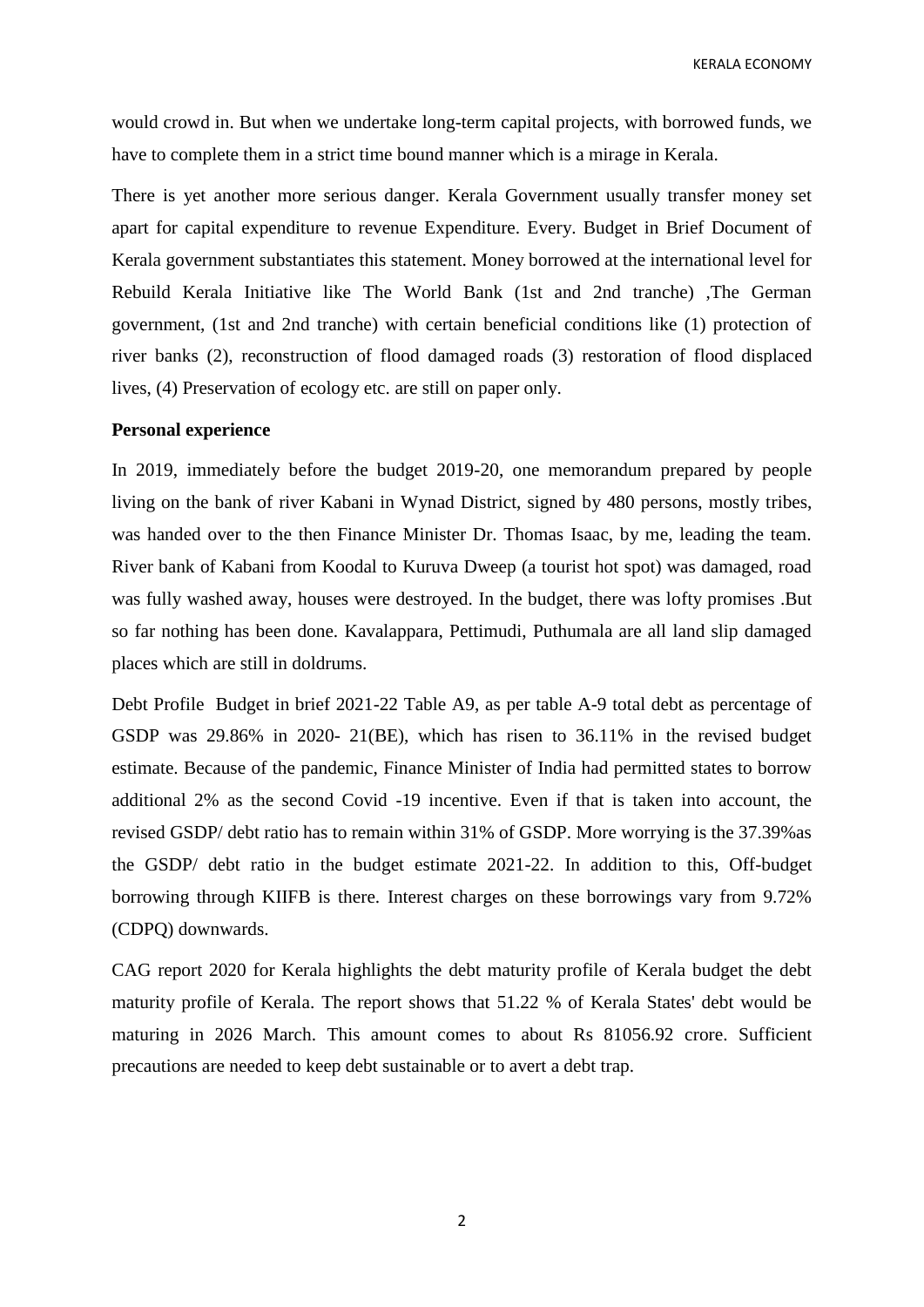### **Possible way out**

If the govt. wanted to keep debt sustainable, reduce incremental debt and depend more on state's own sources of revenue on the one hand and reduce extravaganza on the other hand. Ten year Pay Revision without doing any damage to the civil servants is one important step. Tax / GSDP ratio is around 8% for the state while it is above 30 percent for the developed economies It may be raised above. 20 per cent for the state Non tax revenue was around 33 percent of State's own revenue in the 1956-57 -1966-67 Period. It has declined to less than 10%. There are 36 sources of non- tax revenue. Quick steps are necessary to be taken to tap revenue from these sources. Third Kerala Public Expenditure Review Committee (KPERC) had made a detailed study of non-tax revenue. Following that non-tax revenue share in State's own revenue increased from 6% to 13%. Latter, Instead of further rise, it slipped down below 10%.( I am ready for a discussion to improve this).

### **Environmental fiscal policy:**

Environmental fiscal policy would help the growth of revenue. An Eco tax. based on the cost benefit analysis of environment is the order of the dayin every country. Forest revenue was 21% of the non- tax revenue in 2001. It has declined to less than 7% in the recent years. Forest mafia, Quarry mafia etc. should be subjected to Eco tax.

Lottery revenue is swallowed By lottery administration. Steps are required to bridle it.

# **Knowledge hub**

Knowledge hub is a multifaceted vision strategy.

Technology hub may prepare ground for electric mobility of the country and the world. Lithium-ion batteries and electrodes would be required on a large scale in the shift to electric vehicles. Right now, demand for lithium-ion and cobolt requirement of battery manufacturers is met by imports from China Vietnam and Hong Kong. Lithium has medical and environmental uses as well. Technological universities and related research centres of Kerala can promote the production of lithium and cobolt. Individual and group fellowships can meet the requirement of industry and perhaps create new patents.

### **Start-up innovation hub**

Our organic products like, jack fruit, coconut and spices based products are internationally accredited food products and can attract the wold market as food delicacies and as organic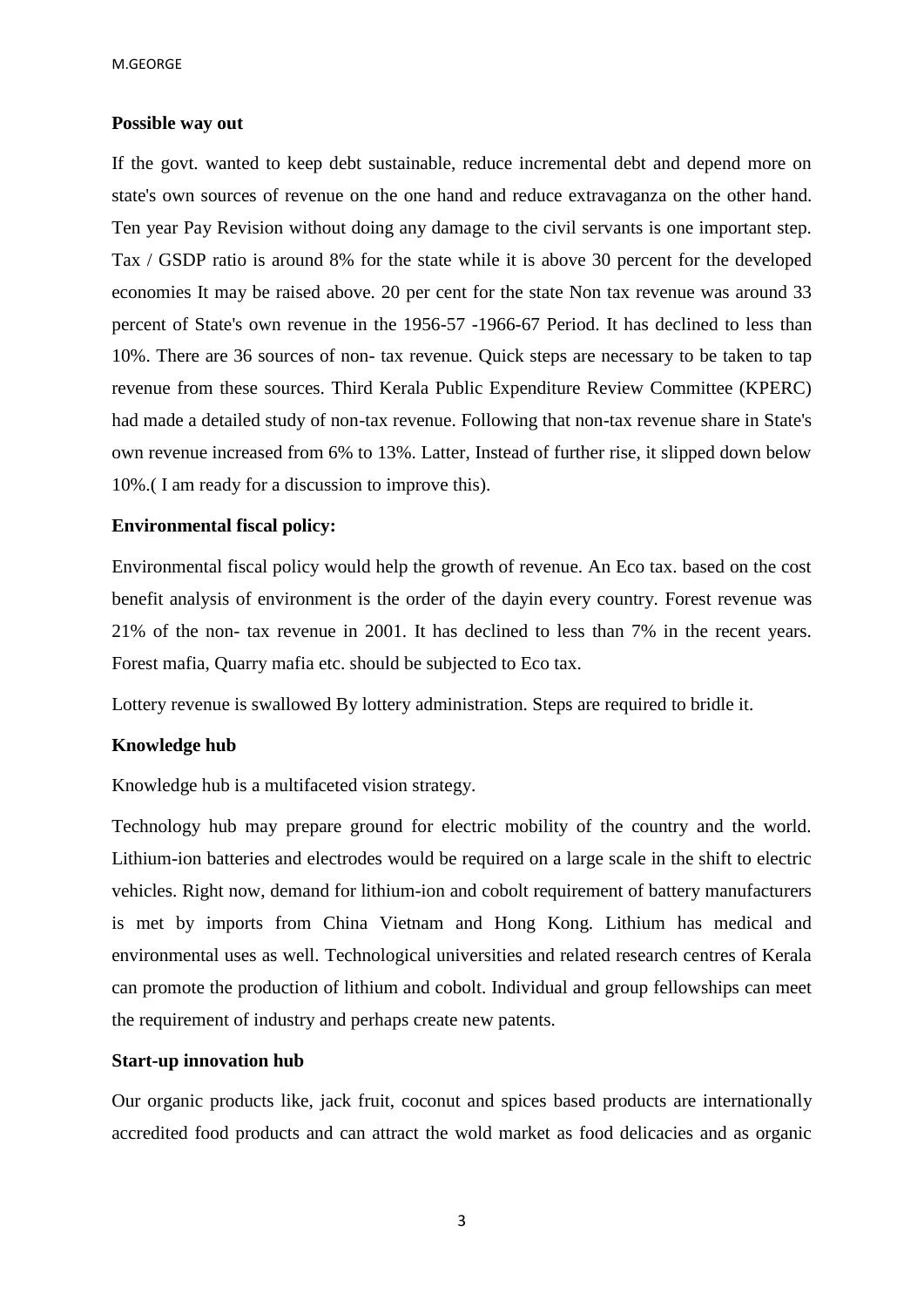KERALA ECONOMY

medicinal food for life-style diseases. COVID-19 virus inspired spurt in demand for ginger based products of India from the north America and Europe is a case in point. Innovate new products from these to capture the new genenration need. ISO Certification in the quality packing etc of the product needs assembly line production and packing. Internship programme of engineering students with industry should be made compulsory and part of the expenses should be financed by the government. Kudumbasree micro-enterprises may be taken into confidence. Traditional food delicacies produced and marketed by them have already captured the market.

Ayurveda medical tourism is another area with immense potential for development. Ayurveda research should be linked with western ghat exploration to identify new herbal medicines .Such internships may be linked with responsible tourism. In the initial stages government may have to meet part of the expenses. Later it will work wonders.

### **AI and machine learning:**

Perhaps Kerala has most congenial atmosphere for the development of artificial intelligence, machine learning, robotics etc. If academic support and financial assistance are given, Kerala might leap forward ahead of china in these sectors. Data, being the brain of AI and Machine learning, there exists an immediate need to establish a data hub.

### **Keltron and light electronics:**

Either grow as a technology centre or perish must be the attitude to Keltron. Budget provision to a Public Sector Enterprise for mere survival is penalising the tax payer, When digital platform is becoming universal light electronic equipment like censors, camera etc would be high in demand. Keltron can give a lead in the production of such light electronic items. Engineering internship should be linked to Keltron. An incubation cluster hub along with Keltron should be financially supported by the government.

### **Rebuild Kuttanad**

Geological similarities of Netherlands and Kuttanad may be examined.A committee led by people like Padmasree Sanker, R.V.G.Menon etc should be appointed to do the job. Priority given to High Speed Rail should be shifted to re-building Kuttanad.This is important for three reasons; rehabilitating the population for a decent life, correcting the damage already done to the ecology, and finally to safeguard one of the granaries of Kerala.

4